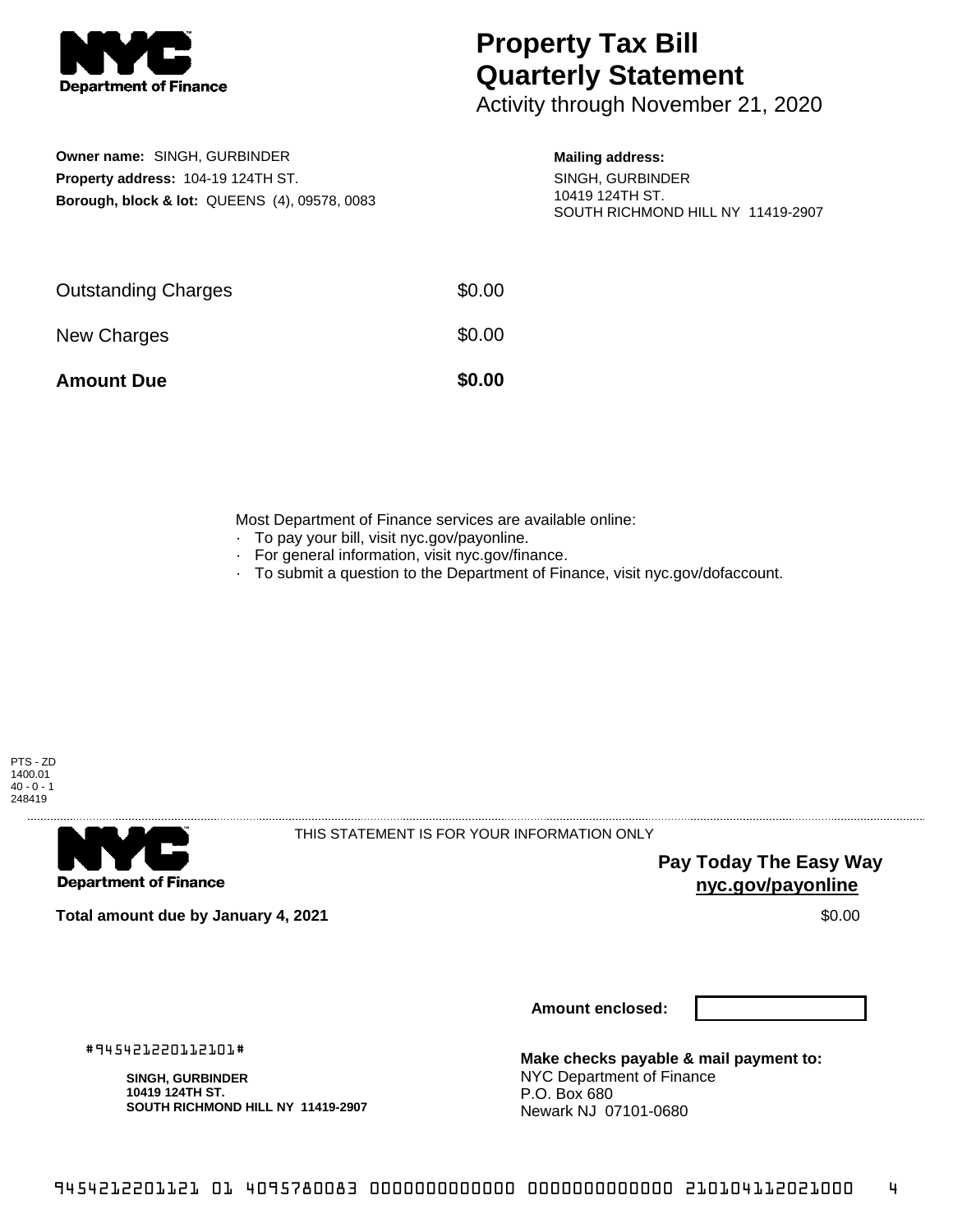

| <b>Previous Charges</b>                                             |                      | Amount<br>\$0.00 |                                |
|---------------------------------------------------------------------|----------------------|------------------|--------------------------------|
| Total previous charges including interest and payments              |                      |                  |                                |
| <b>Current Charges</b>                                              | <b>Activity Date</b> | <b>Due Date</b>  | Amount                         |
| Finance-Property Tax<br><b>Adopted Tax Rate</b><br>Payment Adjusted | 01/01/2021           | 01/01/2021       | \$0.00<br>$$-17.40$<br>\$17.40 |
| <b>Total current charges</b>                                        |                      |                  | \$0.00                         |
| <b>Tax Year Charges Remaining</b>                                   | <b>Activity Date</b> | <b>Due Date</b>  | <b>Amount</b>                  |
| Finance-Property Tax<br><b>Adopted Tax Rate</b>                     |                      | 04/01/2021       | \$0.00<br>$$-17.40$            |
| <b>Early Payment Discount</b><br>Payment Adjusted                   | 01/01/2021           | 04/01/2021       | \$0.17<br>\$17.23              |
| Total tax year charges remaining                                    |                      |                  | \$0.00                         |
| <b>Overpayments/Credits</b>                                         | <b>Activity Date</b> | <b>Due Date</b>  | <b>Amount</b>                  |
| <b>Credit Balance</b>                                               |                      | 07/01/2020       | $$-34.63$                      |
| Total overpayments/credits remaining on account                     |                      |                  | \$34.63                        |

You must apply for a refund or a transfer of credits resulting from overpayments within six years of the date of **the overpayment or credit. Please note that overpayments and credits are automatically applied to unpaid taxes.**

### **Home banking payment instructions:**

- 1. **Log** into your bank or online bill pay website.
- 2. **Add** the new payee: NYC DOF Property Tax. Enter your account number, which is your boro, block and lot, as it appears here: 4-09578-0083 . You may also need to enter the address for the Department of Finance. The address is P.O. Box 680, Newark NJ 07101-0680.
- 3. **Schedule** your online payment using your checking or savings account.

#### **Did Your Mailing Address Change?** If so, please visit us at **nyc.gov/changemailingaddress** or call **311.**

When you provide a check as payment, you authorize us either to use information from your check to make a one-time electronic fund transfer from your account or to process the payment as a check transaction.